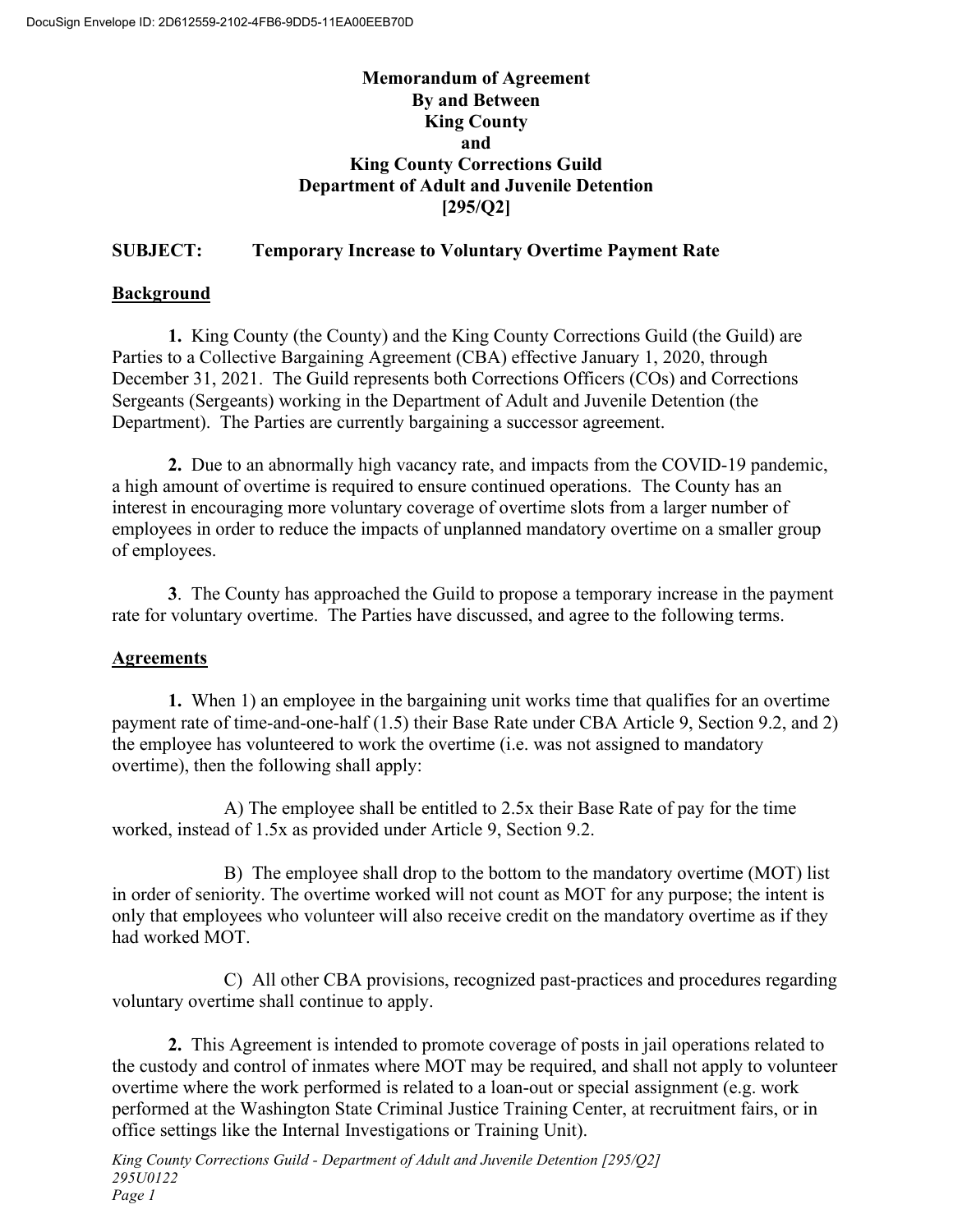For the King County Corrections Guild:

**3.** Nothing herein shall alter the terms of the CBA, payment rates, or current recognized past-practices or procedures for when an employee is assigned to mandatory overtime.

**4.** Per article 9, Section 9.17 of the CBA, employees may request compensatory time to be earned at the appropriate rate, including the new 2.5x rate authorized under this MOA, however nothing herein will alter any terms of Article 9, Section 9.17.

**5.** This Agreement shall not establish a practice or precedent in any way (e.g. does not establish a status quo).

**6.** In addition to the applicable collective bargaining agreements, this MOA is the full and final agreement of the Parties related to the subject of the temporary increase in payment rates when working voluntary overtime.

**7.** Any disputes regarding the interpretation or application of this Agreement shall be resolved by the Parties using the grievance procedures of the applicable collective bargaining agreement.

**8.** This Agreement shall become effective at the start of the first roster (Shift 1/Day Shift) in the first FLSA workweek (as defined under CBA Article 9, Section 9.16) following the date of final signature by all Parties, below. Electronic signatures will have the same force and effect as does an original signature on this document. This Agreement may be signed in counterparts, which together shall constitute the entire agreement.

**9.** This Agreement shall be effective for a minimum of sixty (60) calendar days, after which time it will be terminated at the County's sole discretion at any time, for any reason. This Agreement shall expire no later than the last day of the last FLSA workweek (as defined by CBA Article 9, Section 9.16) that completes prior to December 31, 2022.

| DocuSigned by:<br>lennis Folk                                     | 1/14/2022 |      |
|-------------------------------------------------------------------|-----------|------|
| 7D59C6066F154F<br>Dennis Folk                                     |           | Date |
| President                                                         |           |      |
| DocuSigned by:                                                    |           |      |
| Kyan                                                              | 1/14/2022 |      |
| Ryan Lufkin                                                       |           | Date |
| Legal Advisor                                                     |           |      |
|                                                                   |           |      |
| $\underline{\mathrm{For}}$ $\mathrm{King}_{\mathrm{byc}}$ County: |           |      |
| Viana Joy                                                         | 1/14/2022 |      |
| Diana Joy, Labor Relations Negotiator                             |           | Date |
| Office of Labor Relations, King County Executive Office           |           |      |
|                                                                   |           |      |

*King County Corrections Guild - Department of Adult and Juvenile Detention [295/Q2] 295U0122 Page 2*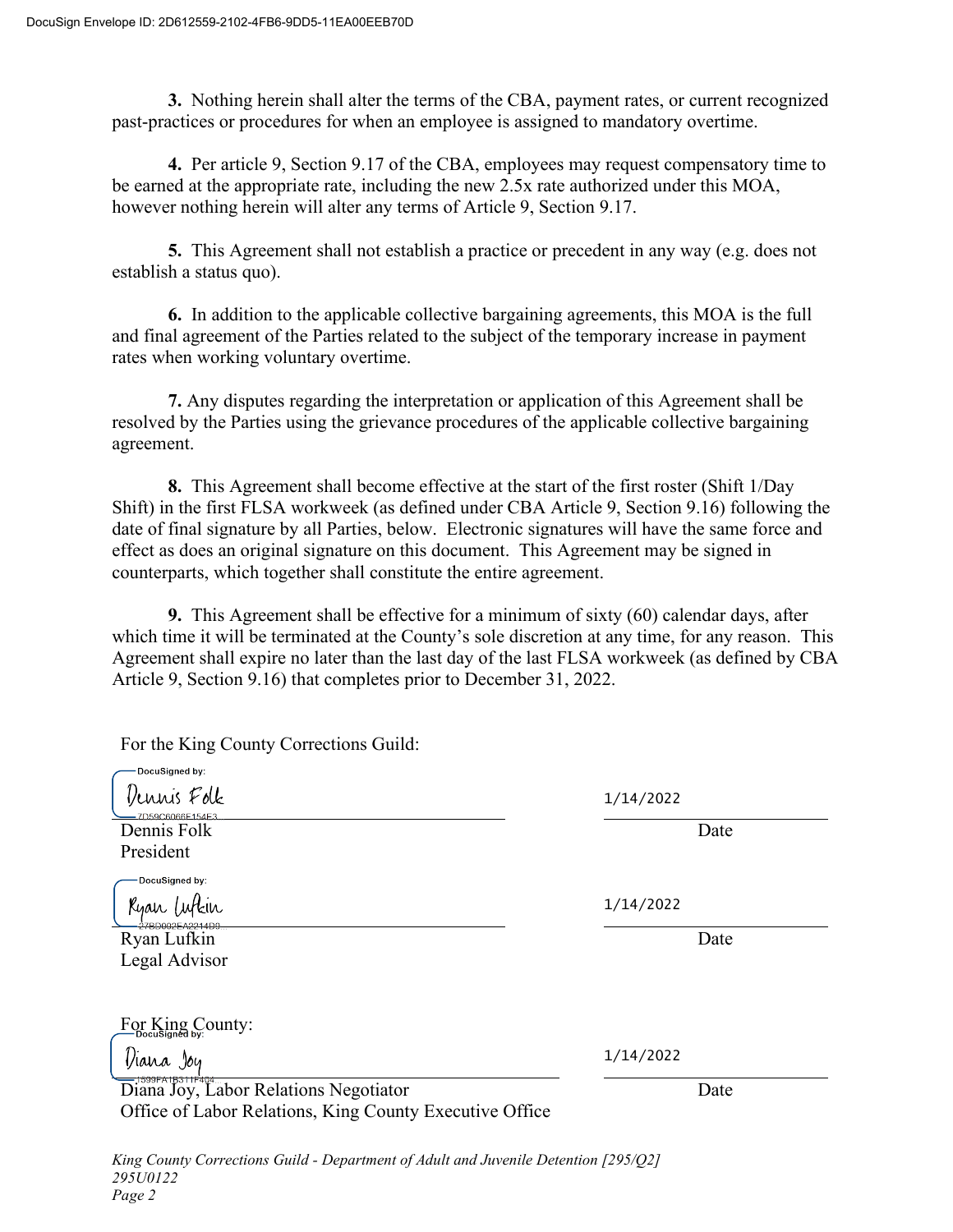#### **Certificate Of Completion**

Envelope Id: 2D61255921024FB69DD511EA00EEB70D Status: Completed Subject: Please DocuSign: 295U0122 Temporary Increase to Voluntary OT Payment Rate.pdf Source Envelope: Document Pages: 2 Signatures: 3 Envelope Originator: Certificate Pages: 5 Initials: 0 Diana Joy AutoNav: Enabled EnvelopeId Stamping: Enabled

#### **Record Tracking**

Status: Original 1/14/2022 12:54:13 PM Security Appliance Status: Connected Pool: FedRamp

Time Zone: (UTC-08:00) Pacific Time (US & Canada)

#### **Signer Events Signature Timestamp**

Ryan Lufkin ryan@pslglawyers.com Security Level: Email, Account Authentication (None)

**Electronic Record and Signature Disclosure:**  Accepted: 1/14/2022 12:58:01 PM

ID: 085399c9-58b6-4f49-abf8-9deb39f9ed8e

Dennis Folk

dennis.folk@kccguild.org Security Level: Email, Account Authentication (None)

**Electronic Record and Signature Disclosure:**  Accepted: 8/19/2020 12:57:57 PM

ID: 9c8a25c8-ba68-4fab-9108-cac1cea9f38c

Diana Joy

diana.watkins@kingcounty.gov Labor Relations Negotiator

King County Executive Department-OLR Security Level: Email, Account Authentication (None)

**Electronic Record and Signature Disclosure:**  Not Offered via DocuSign

Holder: Diana Joy Diana.Watkins@kingcounty.gov Storage Appliance Status: Connected Pool: King County-King County Executive Office-Office of Labor Relations

DocuSigned by: Ryan Lufkin 27BD002EA2214D9.

-<br>DocuSianed by: Dennis Folk 7D59C6066F154E3...

Signature Adoption: Pre-selected Style Using IP Address: 73.37.3.199

Signature Adoption: Pre-selected Style Using IP Address: 98.225.41.169 Signed using mobile

DocuSigned by: Diana Joy 1599FA1B311F404.

Signature Adoption: Pre-selected Style Using IP Address: 198.49.222.20

Sent: 1/14/2022 3:55:42 PM Viewed: 1/14/2022 3:56:34 PM Signed: 1/14/2022 3:57:05 PM

**In Person Signer Events Signature Timestamp Editor Delivery Events Status Timestamp Agent Delivery Events Status Timestamp Intermediary Delivery Events Status Timestamp** 

# DocuSian

11943 Sunset Hills Rd Reston, VA 20190 Diana.Watkins@kingcounty.gov IP Address: 198.49.222.20

Location: DocuSign

Location: DocuSign

Sent: 1/14/2022 12:57:14 PM Viewed: 1/14/2022 12:58:01 PM Signed: 1/14/2022 3:41:55 PM

Sent: 1/14/2022 3:41:56 PM Viewed: 1/14/2022 3:55:29 PM Signed: 1/14/2022 3:55:40 PM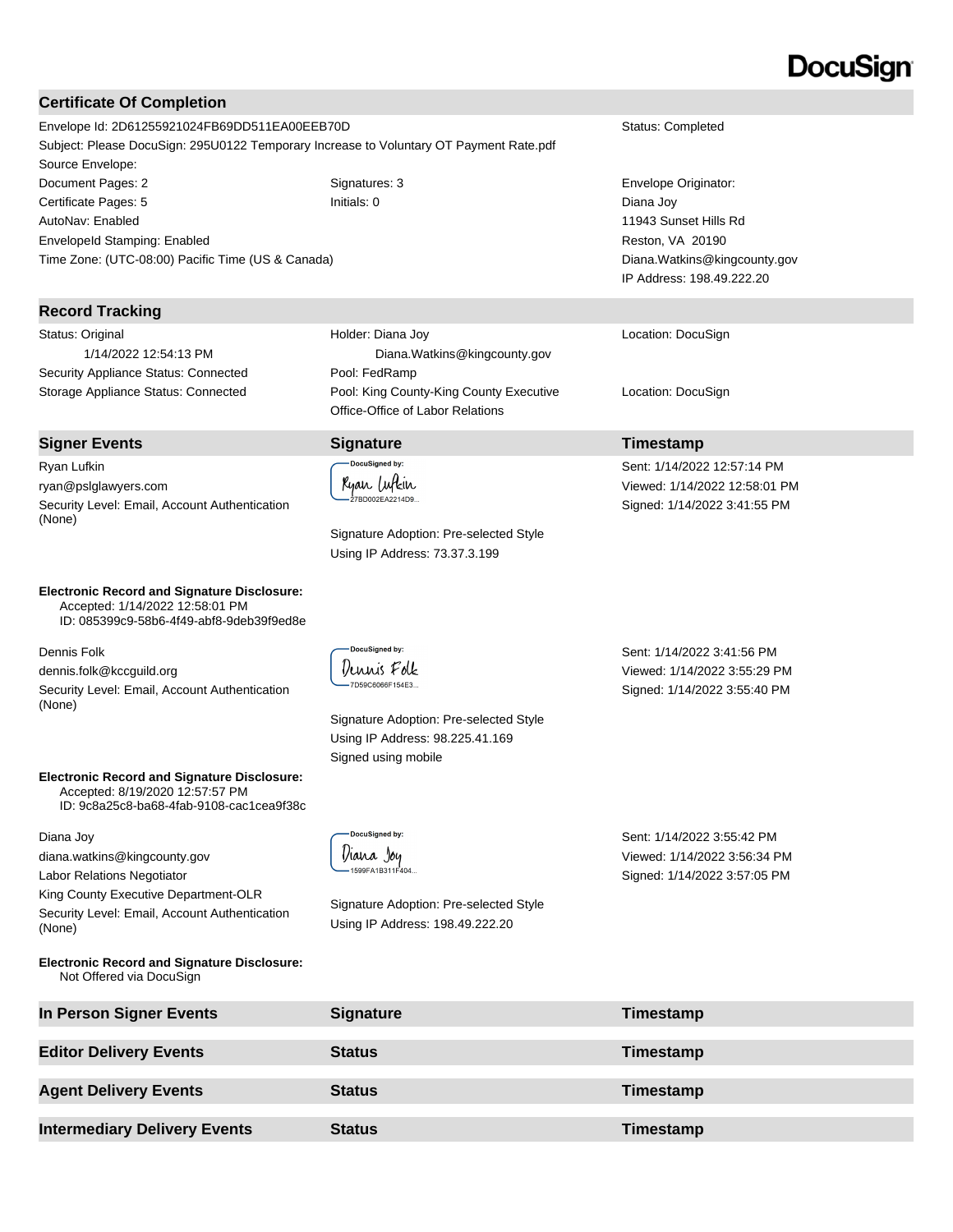| <b>Certified Delivery Events</b>                                                                                                                                                       | <b>Status</b>                                                                              | Timestamp                                                                                     |
|----------------------------------------------------------------------------------------------------------------------------------------------------------------------------------------|--------------------------------------------------------------------------------------------|-----------------------------------------------------------------------------------------------|
| <b>Carbon Copy Events</b>                                                                                                                                                              | <b>Status</b>                                                                              | Timestamp                                                                                     |
| Andrea Larson<br>andlarson@kingcounty.gov<br>Security Level: Email, Account Authentication<br>(None)<br><b>Electronic Record and Signature Disclosure:</b><br>Not Offered via DocuSign | <b>COPIED</b>                                                                              | Sent: 1/14/2022 3:57:07 PM                                                                    |
| <b>Witness Events</b>                                                                                                                                                                  | <b>Signature</b>                                                                           | Timestamp                                                                                     |
| <b>Notary Events</b>                                                                                                                                                                   | <b>Signature</b>                                                                           | Timestamp                                                                                     |
| <b>Envelope Summary Events</b>                                                                                                                                                         | <b>Status</b>                                                                              | <b>Timestamps</b>                                                                             |
| <b>Envelope Sent</b><br><b>Certified Delivered</b><br><b>Signing Complete</b><br>Completed                                                                                             | Hashed/Encrypted<br><b>Security Checked</b><br><b>Security Checked</b><br>Security Checked | 1/14/2022 12:57:14 PM<br>1/14/2022 3:56:34 PM<br>1/14/2022 3:57:05 PM<br>1/14/2022 3:57:07 PM |
| <b>Payment Events</b>                                                                                                                                                                  | <b>Status</b>                                                                              | <b>Timestamps</b>                                                                             |

**Electronic Record and Signature Disclosure**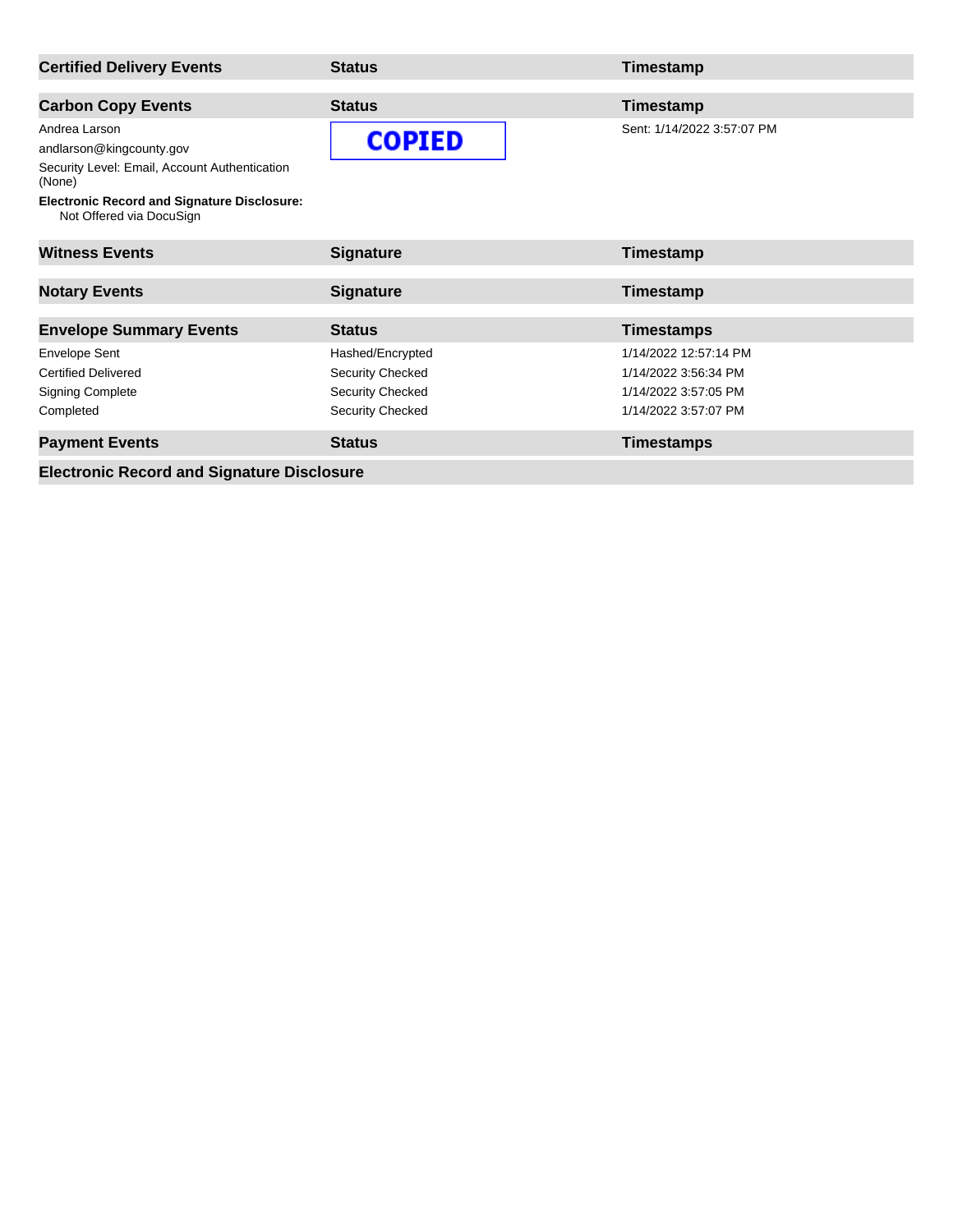#### **ELECTRONIC RECORD AND SIGNATURE DISCLOSURE**

From time to time, King County Sub Account - Office of Labor Relations (we, us or Company) may be required by law to provide to you certain written notices or disclosures. Described below are the terms and conditions for providing to you such notices and disclosures electronically through the DocuSign system. Please read the information below carefully and thoroughly, and if you can access this information electronically to your satisfaction and agree to this Electronic Record and Signature Disclosure (ERSD), please confirm your agreement by selecting the check-box next to 'I agree to use electronic records and signatures' before clicking 'CONTINUE' within the DocuSign system.

#### **Getting paper copies**

At any time, you may request from us a paper copy of any record provided or made available electronically to you by us. You will have the ability to download and print documents we send to you through the DocuSign system during and immediately after the signing session and, if you elect to create a DocuSign account, you may access the documents for a limited period of time (usually 30 days) after such documents are first sent to you. After such time, if you wish for us to send you paper copies of any such documents from our office to you, you will be charged a \$0.00 per-page fee. You may request delivery of such paper copies from us by following the procedure described below.

#### **Withdrawing your consent**

If you decide to receive notices and disclosures from us electronically, you may at any time change your mind and tell us that thereafter you want to receive required notices and disclosures only in paper format. How you must inform us of your decision to receive future notices and disclosure in paper format and withdraw your consent to receive notices and disclosures electronically is described below.

# **Consequences of changing your mind**

If you elect to receive required notices and disclosures only in paper format, it will slow the speed at which we can complete certain steps in transactions with you and delivering services to you because we will need first to send the required notices or disclosures to you in paper format, and then wait until we receive back from you your acknowledgment of your receipt of such paper notices or disclosures. Further, you will no longer be able to use the DocuSign system to receive required notices and consents electronically from us or to sign electronically documents from us.

# **All notices and disclosures will be sent to you electronically**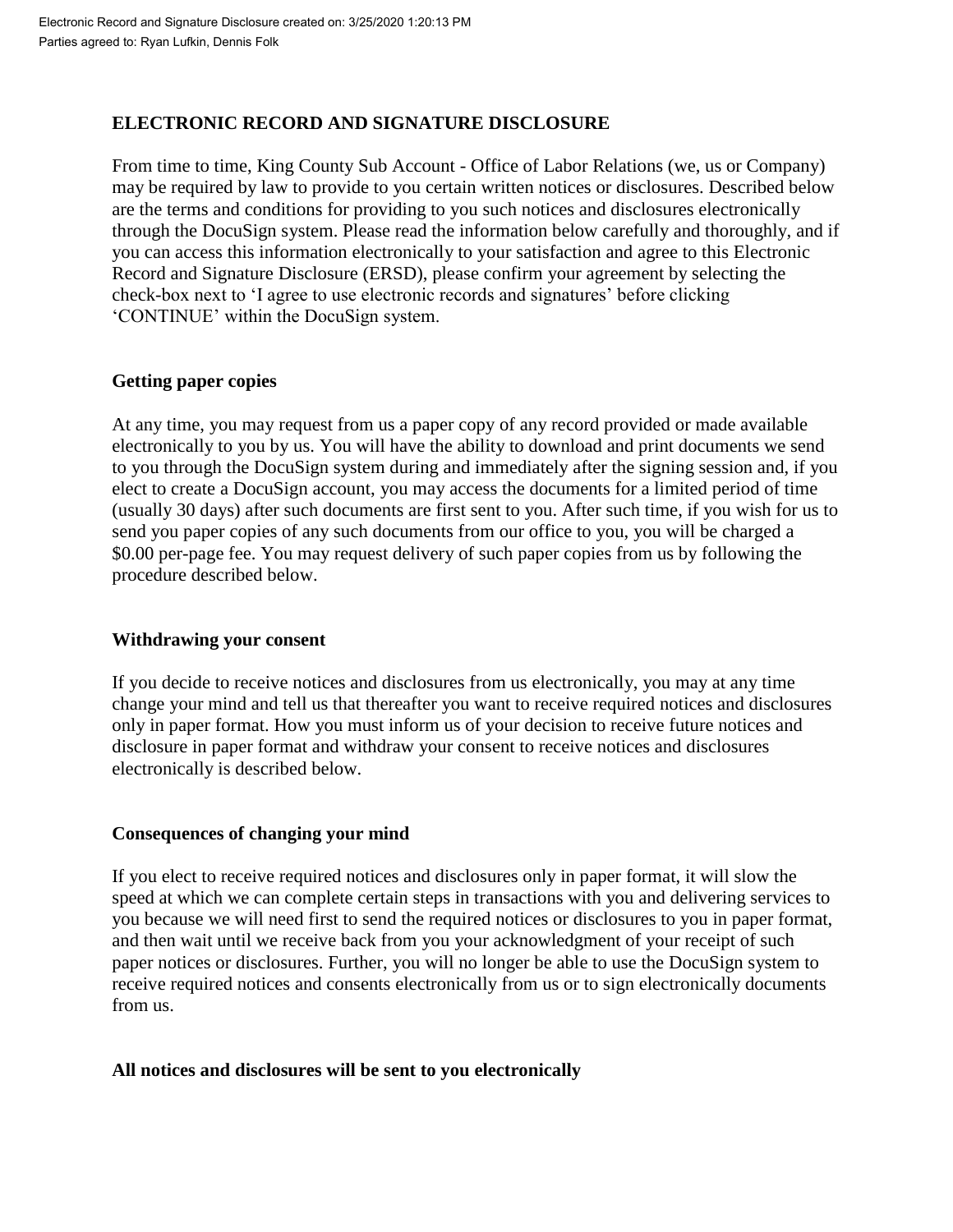Unless you tell us otherwise in accordance with the procedures described herein, we will provide electronically to you through the DocuSign system all required notices, disclosures, authorizations, acknowledgements, and other documents that are required to be provided or made available to you during the course of our relationship with you. To reduce the chance of you inadvertently not receiving any notice or disclosure, we prefer to provide all of the required notices and disclosures to you by the same method and to the same address that you have given us. Thus, you can receive all the disclosures and notices electronically or in paper format through the paper mail delivery system. If you do not agree with this process, please let us know as described below. Please also see the paragraph immediately above that describes the consequences of your electing not to receive delivery of the notices and disclosures electronically from us.

#### **How to contact King County Sub Account - Office of Labor Relations:**

You may contact us to let us know of your changes as to how we may contact you electronically, to request paper copies of certain information from us, and to withdraw your prior consent to receive notices and disclosures electronically as follows: To contact us by email send messages to: bmcconnaughey@kingcounty.gov

#### **To advise King County Sub Account - Office of Labor Relations of your new email address**

To let us know of a change in your email address where we should send notices and disclosures electronically to you, you must send an email message to us at bmcconnaughey@kingcounty.gov and in the body of such request you must state: your previous email address, your new email address. We do not require any other information from you to change your email address.

If you created a DocuSign account, you may update it with your new email address through your account preferences.

#### **To request paper copies from King County Sub Account - Office of Labor Relations**

To request delivery from us of paper copies of the notices and disclosures previously provided by us to you electronically, you must send us an email to bmcconnaughey@kingcounty.gov and in the body of such request you must state your email address, full name, mailing address, and telephone number. We will bill you for any fees at that time, if any.

#### **To withdraw your consent with King County Sub Account - Office of Labor Relations**

To inform us that you no longer wish to receive future notices and disclosures in electronic format you may: